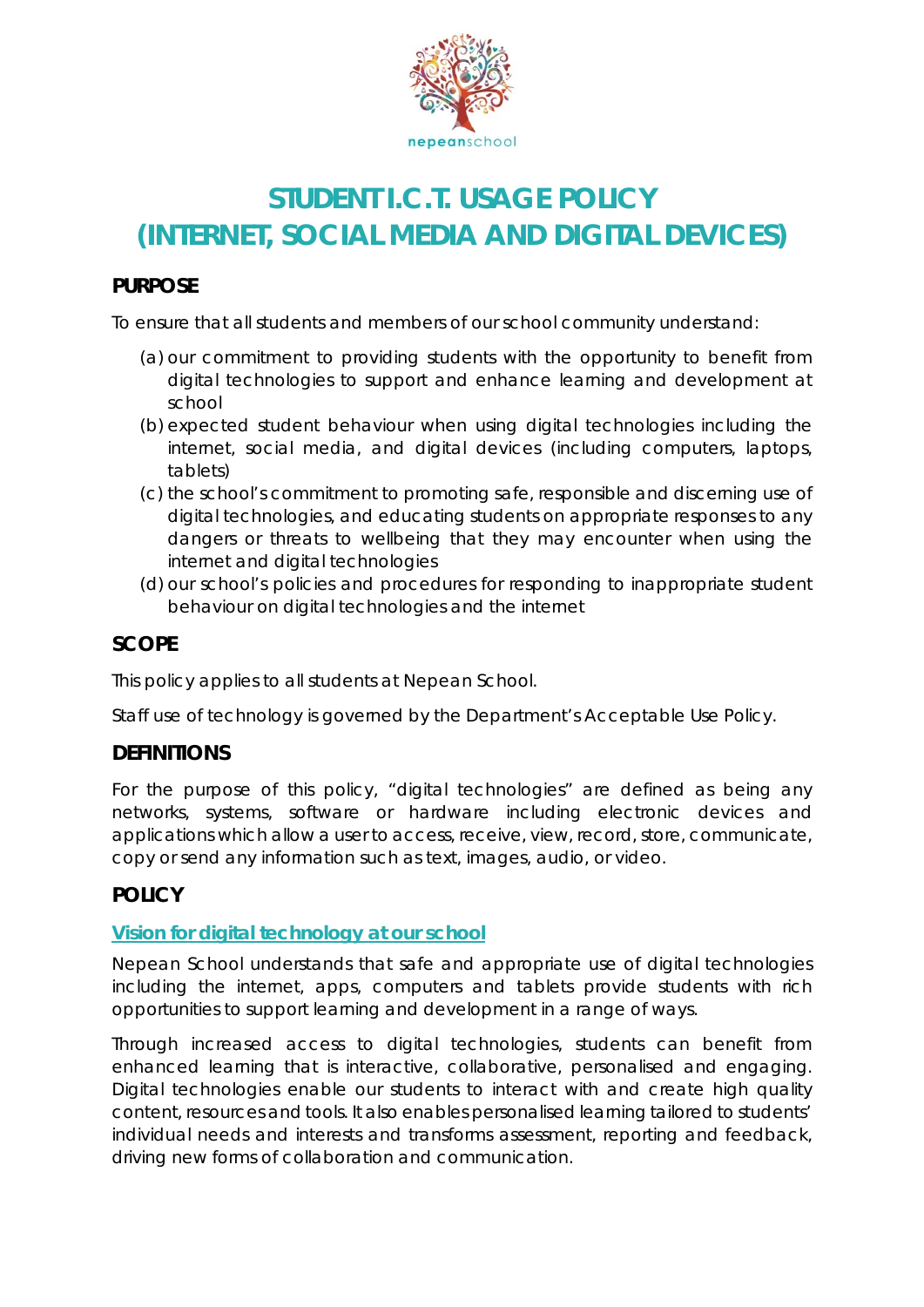Nepean School believes that the use of digital technologies at school allows the development of valuable skills and knowledge and prepares students to thrive in our globalised and inter-connected world. Our school's vision is to empower students to use digital technologies safely and appropriately to reach their personal best and fully equip them to contribute positively to society as happy, healthy young adults.

#### **Safe and appropriate use of digital technologies**

Digital technology, if not used appropriately, may present risks to users' safety or wellbeing.

At Nepean School, we are committed to educating all students to be safe, responsible and discerning in the use of digital technologies, equipping them with skills and knowledge to navigate the digital age.

At Nepean School, we:

- use online sites and digital tools that support students' learning, and focus our use of digital technologies on being learning-centred
- restrict the use of digital technologies in the classroom to specific uses with targeted educational or developmental aims
- supervise and support students using digital technologies in the classroom
- effectively and responsively address any issues or incidents that have the potential to impact on the wellbeing of our students
- have programs in place to educate our students to be promoting safe, responsible and discerning use of digital technologies, which can be found in your Child's I.L.P.
- educate our students about digital issues such as online privacy, intellectual property and copyright, and the importance of maintaining their own privacy online
- actively educate and remind students of our *Student Engagement Policy* that outlines our School's values and expected student behaviour, including online behaviours
- have an *I.C.T. Acceptable Use Agreement* outlining the expectations of students when using digital technology at school
- use clear protocols and procedures to protect students working in online spaces, which includes reviewing the safety and appropriateness of online tools and communities, removing offensive content at earliest opportunity
- educate our students on appropriate responses to any dangers or threats to wellbeing that they may encounter when using the internet and other digital technologies
- provide a filtered internet service to block access to inappropriate content
- refer suspected illegal online acts to the relevant law enforcement authority for investigation
- support parents and carers to understand safe and responsible use of digital technologies and the strategies that can be implemented at home.

Digital technologies at school will only be permitted where students and their parents/carers have completed a signed Acceptable Use Agreement.

It is the responsibility of all students to protect their own password and not divulge it to another person. If a student or staff member knows or suspects an account has been used by another person, they must notify the classroom teacher or I.C.T. Manager immediately.

All messages created, sent or retrieved on the school's network are the property of the school. The school reserves the right to access and monitor all messages and files on the computer system, as necessary and appropriate. Communications including text and images may be required to be disclosed to law enforcement and other third parties without the consent of the sender.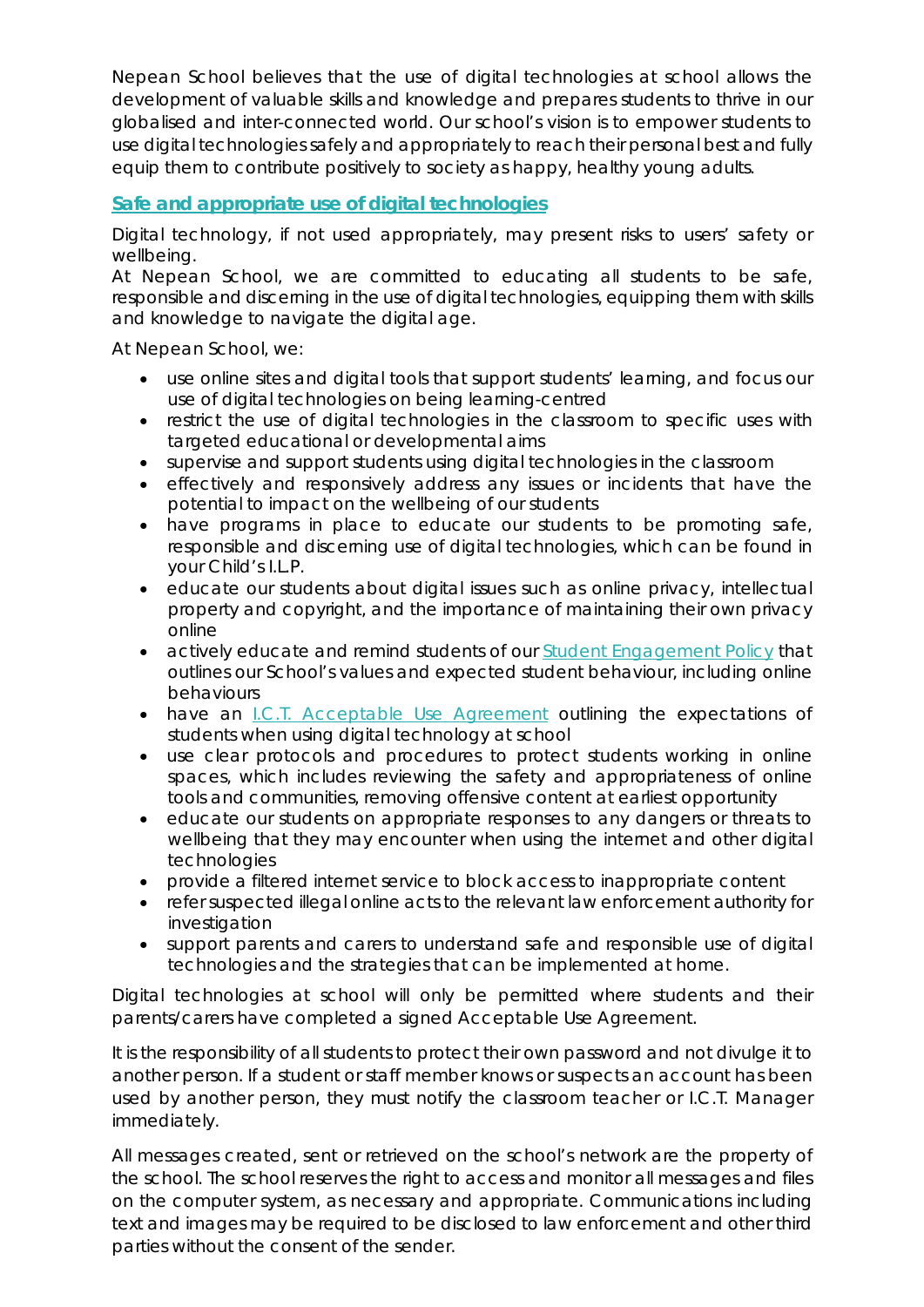#### **Student expectations**

When using digital technologies, students are expected to behave in a way that is consistent with Nepean School's *Promoting a Positive Learning Environment Policy,* which outlines expectations, rights and responsibilities.

When a student acts in breach of the behaviour standards of our school community (including cyberbullying, using digital technologies to harass, threaten or intimidate, or viewing/posting/sharing of inappropriate or unlawful content), Nepean School will institute a staged response, consistent with our policies and the Department's *Student Engagement and Inclusion Guidelines.*

Breach of this policy by students can result in a measured level of response that will depend on the severity of the breach and the context of the situation. Consequences of breaching this policy include:

- removal of network access privileges
- removal of email privileges
- removal of internet access privileges
- removal of printing privileges
- other consequences as outlined in the school's *Student Wellbeing and Engagement* and *Bullying Prevention* policies.

#### **Parental Consent**

In the annual *Consent Forms*, parents/caregivers can elect to give permission for their child to:

- use the internet
- have their work and/or photo published online, including the school website
- have their photo used in local media (e.g. Newspapers, T.V.), research studies newsletters.

Parental consent can be updated at any time by contacting the school office.

### **REVIEW CYCLE**

This policy was last updated on September 2019 and is scheduled for review in April 2020.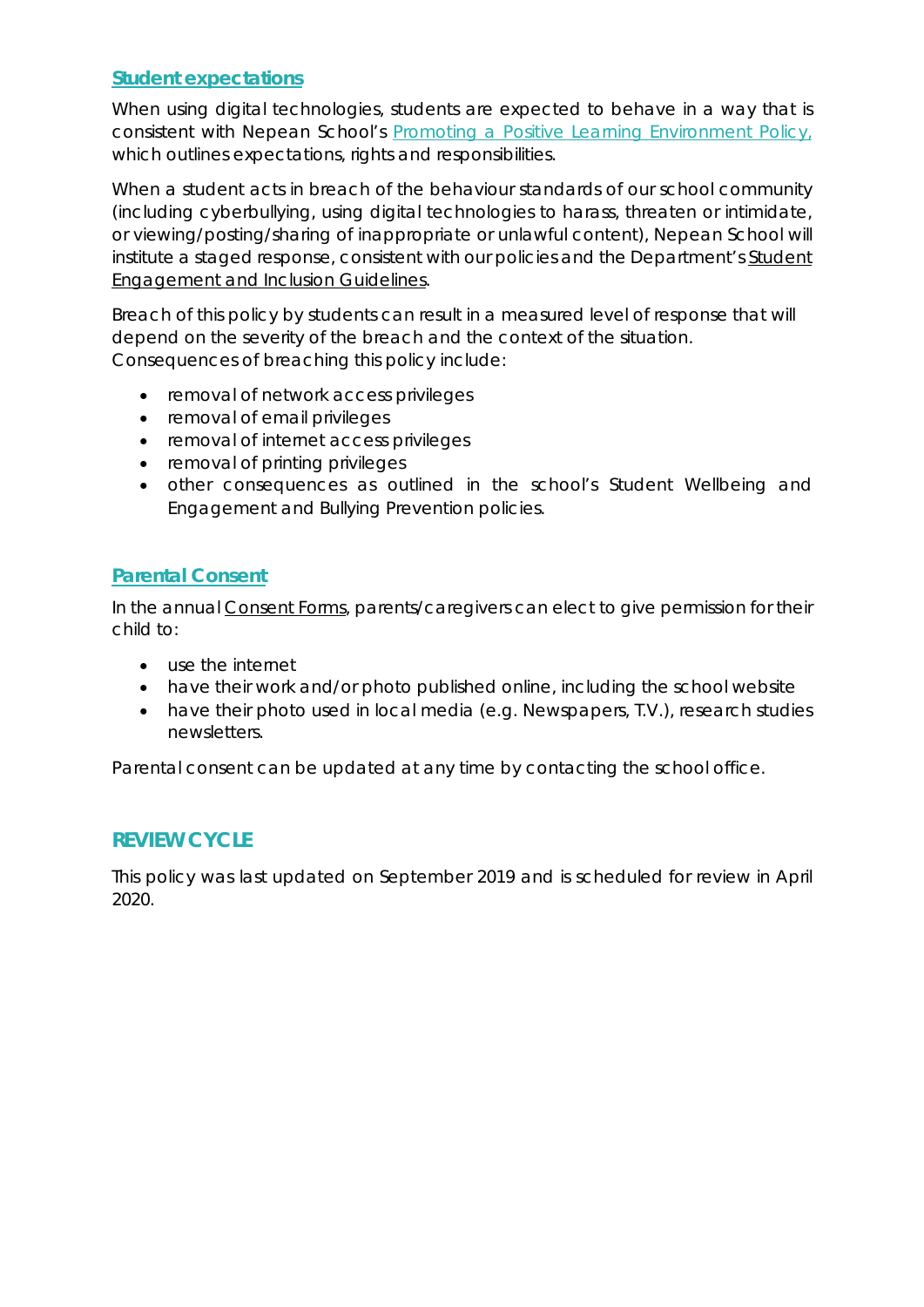

## **ACCEPTABLE USE AGREEMENT**

# School profile statement

At Nepean School, we support the right of all members of the school community to access safe and inclusive learning environments, including digital and online spaces. This form outlines the School's roles and responsibilities in supporting safe digital learning, as well as the expected behaviors we have of our students when using digital or online spaces.

At our School we:

- Have a *Student Engagement Policy* that outlines our School's values and expected standards of student conduct, including consequences for breaching the standards. This Policy extends to online conduct.
- Have programs in place to educate our students to be safe and responsible users of digital technologies.
- Provide information about digital access issues such as online privacy, intellectual property and copyright;
- Supervise and support students using digital technologies in the classroom;
- Use clear protocols and procedures to protect students working in online spaces. This includes reviewing the safety and appropriateness of online tools and communities, removing offensive content at earliest opportunity, and other measures;
	- o [Duty of Care and Supervision](http://www.education.vic.gov.au/about/programs/bullystoppers/Pages/prindutycare.aspx)  [\(www.education.vic.gov.au/about/programs/bullystoppers/Pages/prindutyc](http://www.education.vic.gov.au/about/programs/bullystoppers/Pages/prindutycare.aspx) [are.aspx\)](http://www.education.vic.gov.au/about/programs/bullystoppers/Pages/prindutycare.aspx)
- Provide a filtered internet service to block inappropriate content. We acknowledge, however, that full protection from inappropriate content cannot be guaranteed
- Use online sites and digital tools that support students' learning;
- Address issues or incidents that have the potential to impact on the wellbeing of our students;
- Refer suspected illegal online acts to the relevant Law Enforcement authority for investigation;
- Support parents and care-givers to understand safe and responsible use of digital technologies and the strategies that can be implemented at home. The following resources provide current information from both the [Department of Education &](http://www.education.vic.gov.au/about/programs/bullystoppers/Pages/parentmodules.aspx)  [Training](http://www.education.vic.gov.au/about/programs/bullystoppers/Pages/parentmodules.aspx) and The Children's eSafety Commission:
	- o [Bullystoppers Parent Interactive Learning Modules](http://www.education.vic.gov.au/about/programs/bullystoppers/Pages/parentmodules.aspx) [\(www.education.vic.gov.au/about/programs/bullystoppers/Pages/parentm](http://www.education.vic.gov.au/about/programs/bullystoppers/Pages/parentmodules.aspx) [odules.aspx\)](http://www.education.vic.gov.au/about/programs/bullystoppers/Pages/parentmodules.aspx)
	- o [iParent | Office of the Children's eSafety Commissioner](https://www.esafety.gov.au/education-resources/iparent) [\(https://www.esafety.gov.au/education-resources/iparent\)](https://www.esafety.gov.au/education-resources/iparent)